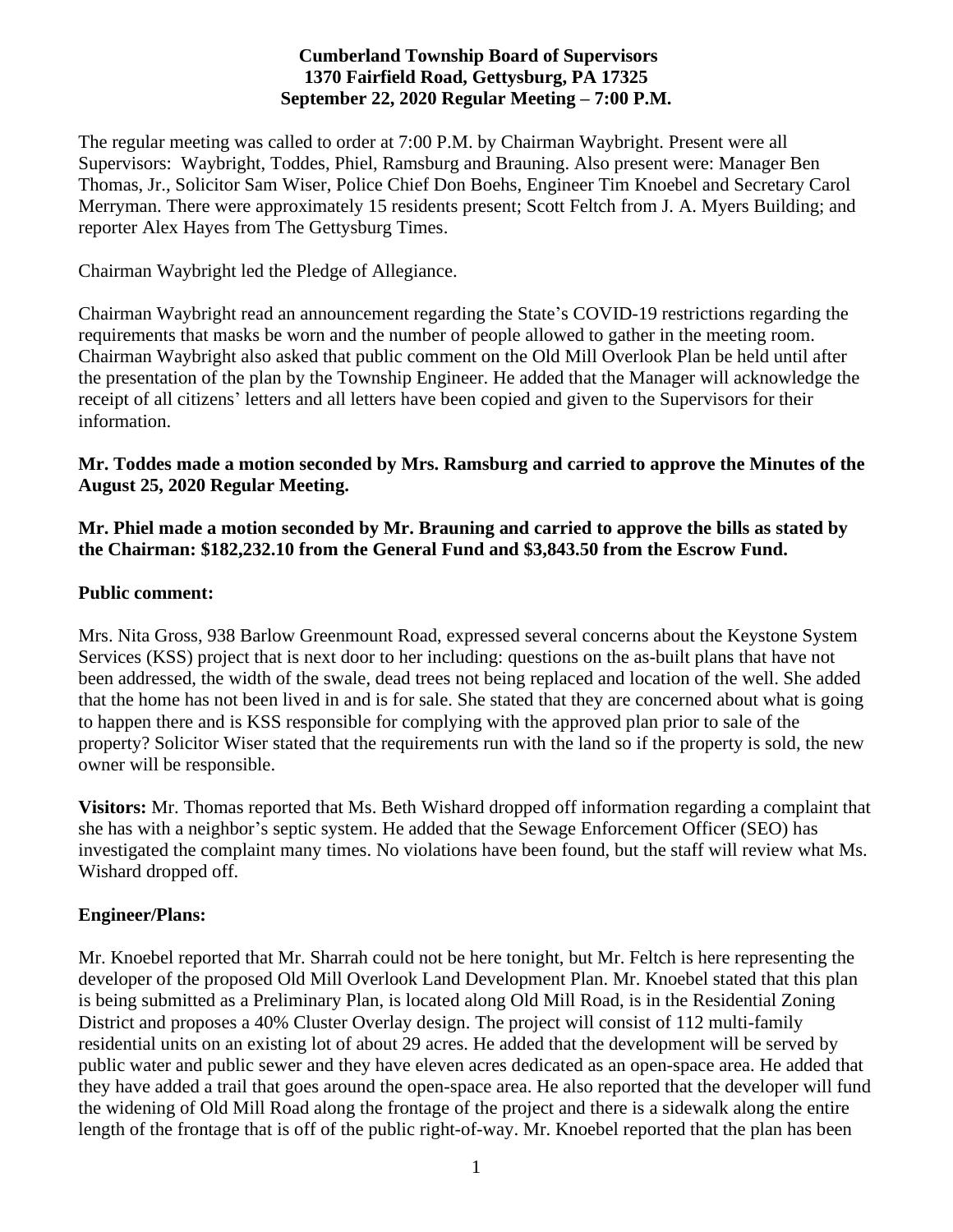reviewed extensively by his office, the Township's Traffic Engineer, Adams County Office of Planning and Development, Cumberland Township Planning Commission and is currently under review by the Adams County Conservation District for erosion control and the NPDES permit application. The streets will be privately owned, built to Township specifications and Pa. DEP has approved the Sewage Planning. He added that the developer has addressed all of the comments from the Traffic Engineer. Mr. Knoebel also reported that he has prepared a report dated September 16, 2020 that includes 12 comments that have not been addressed and he went over those comments several of which will be addressed during the Final Plan submission, several are administrative items and others are outside agencies approval. Mr. Knoebel stated that the purpose of submitting a preliminary plan is to establish the lay-out of the development and should anything substantial to the lay-out have to be changed due to outside agency reviews they would have to go back through the entire review process.

Mr. Thomas reported that the Board of Supervisors have received 20 letters in regard to the Old Mill Overlook project. He acknowledged the dates of the letters, who the letters were from, their address, and highlighted the concerns in each letter. Letters were received from the following people: Stephan Lewis (2), Jim and Vickie Poppiti (3), Ronald and Barbara Hoch (2), Michael Collins, James Swope, James and Linda Badger, Junjie Luo, Karey Burkholder, Ben Jones, Sherry Cowen, Pam Haze, Susan Miller, Jeff and Nicole Yingling, Terry and Mary Castonguay, Walter and Frances Wagner. Some of the major concerns were increased traffic, traffic safety, adequate water pressure, tract density and development layout. Mr. Thomas also talked about the improvements recommended by Cumberland Township staff that the developer will be making to Old Mill Road including: lowering of the speed limit to 25 mph, widening of Old Mill Road for the width of the development by 6 feet, adding white fog lines to create a calming effect with limited lanes, painting pedestrian and bicycle symbols in accordance with PennDOT specifications between the white fog lines and the recommendation that there will be no mid-block crosswalks.

Solicitor Wiser also responded to the concerns that were raised regarding zoning and subdivision including: calculation of tract density which is correctly noted on the plan, lot and lot area per unit calculations, a concern about multi-family housing and what is proposed is single-family attached housing by the definition in the Zoning Ordinance, open space calculations and the way it is presented on this plan is the way it has been applied in the past and there were some stormwater management concerns. Mr. Knoebel stated that they have an extensive stormwater management plan, and he feels that the proposed plan meets the requirements of the ordinance. Solicitor Wiser added that the proposed development is located in the Suburban Residential Growth Area of the Central Adams Joint Comprehensive Plan.

At this time Chairman Waybright asked for public comment in regard to the proposed plan.

Ms. Pam Haze, 11 Cannon Ridge Way, stated that she does not believe that the plan meets the intent of the Zoning Ordinance in regard to density and open space and also thinks County Planning's comments are important to reconsider. Ms. Haze explained her thoughts on the density since all of the houses are located in the front of the property on what amounts to be about seven acres, that the open space is supposed to be logically designed to be interrelated and interconnected, designed for the use and enjoyment of the residents, the open space sits at the back of the property where most of the residents won't even see it from their homes and there is very little space for children to play. The last issue is with the large amount of parking that is being provided totaling 8.6 parking spaces per dwelling unit including the garage and driveways.

Mr. Larry Sinacore, 167 Battalion Lane, stated that he would like to address quality of life. He stated that most of the people who live in the area moved here to get away from urban sprawl and he is concerned about density. He feels that the development should be scaled down and made more appropriate for the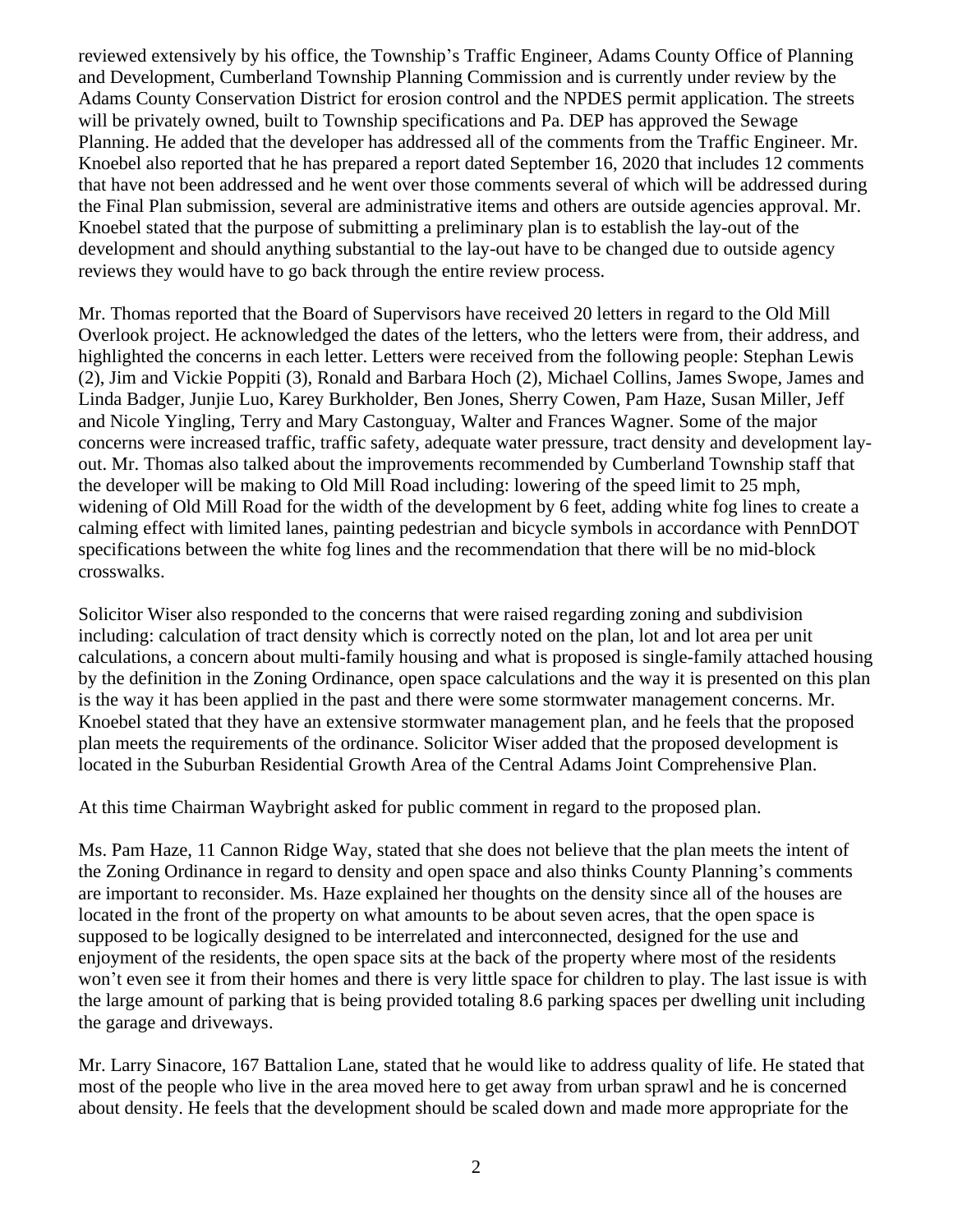area. He stated that he feels this development will bring a deterioration of their quality of life, the plan is ill conceived, and they will have to live with the mistakes that are being made.

Mr. James Poppiti, 635 Old Mill Road, stated that the developer refers to this plan as a "Planned Residential Development" which requires a public hearing and feels that a hearing should be held.

Mr. Scott Feltch, representing J. A. Myers, asked the Board to conditionally approve the Old Mill Overlook Preliminary Plan. He stated that he feels that they have met all of the traffic control criteria and stormwater management concerns. He added that they agree to all of the comments on KPI's memo of September 18, 2020.

Mr. James Swope, 617 Old Mill Road, also expressed his concern about quality of life. He stated that Old Mill Road is over 200 years old, it is a beautiful community, and the proposed development does not seem appropriate for the area.

Mr. Scott Robertson, 617 Old Mill Road, stated that he agrees with the neighbors who have already spoken. He stated that the Board has a responsibility to the people who already live here as well as to the developers. He added that he feels that the Township is giving more than it will be getting back from the development.

Ms. Karey Burkholder stated that the R Cluster requires only single-family houses, not multi-family and the definitions overlap so she feels that the difference is in the ownership. She stated that she feels that single-family housing requires fee-simple ownership as opposed to multi-family where the individuals only own their units, not the property around it. She added that this is stated in the ordinance under Supplemental Uses. She also stated that utility easements and rights-of-way must be taken out of the calculation for developable acreage and that is not addressed. Ms. Burkholder asked if they could get a sidewalk on the Cannon Ridge side of Old Mill Road, asked if the ADA requirements been looked at, how they will get trash removal and stormwater management issues since there are/were problems in Cannon Ridge. She also stated that the scale in the new R Cluster drafted in 2017 just does not work right or make sense.

Mr. Tony Bach, 97 Skyline Court, spoke about the proposed density of Old Mill Overlook and how it is not compatible with the neighboring developments and the amount of traffic that will be generated on Old Mill Road and how the water pressure will be affected because it is already not very good.

Mr. Ben Jones, 5 Battalion Lane, stated that when he built his home he was told that there would be a gated community built across the road from him and he was fine with that, but he feels that the density proposed in Old Mill Overlook is just too much. He also stated that he is concerned about the water pressure, additional traffic and street lighting. He asked the Board not to approve the plan.

Mr. Ken Tozzi, 66 Regiment Drive, asked the Board to look at the cumulative impacts on the existing environment for example how does it affect water, air etc.

Mr. Junjie Luo, 45 Skyline Court, stated that he has two small children that cross Old Mill Road to play with other children in Cannon Ridge and he is concerned about the additional traffic and the safety of the children in the neighborhood.

Mrs. Martha Tozzi, 66 Regiment Drive, stated that she has been looking at the Township seal on the wall that reflects the rural nature of the area. She asks if this project is reflective of our Township and does it better our Township?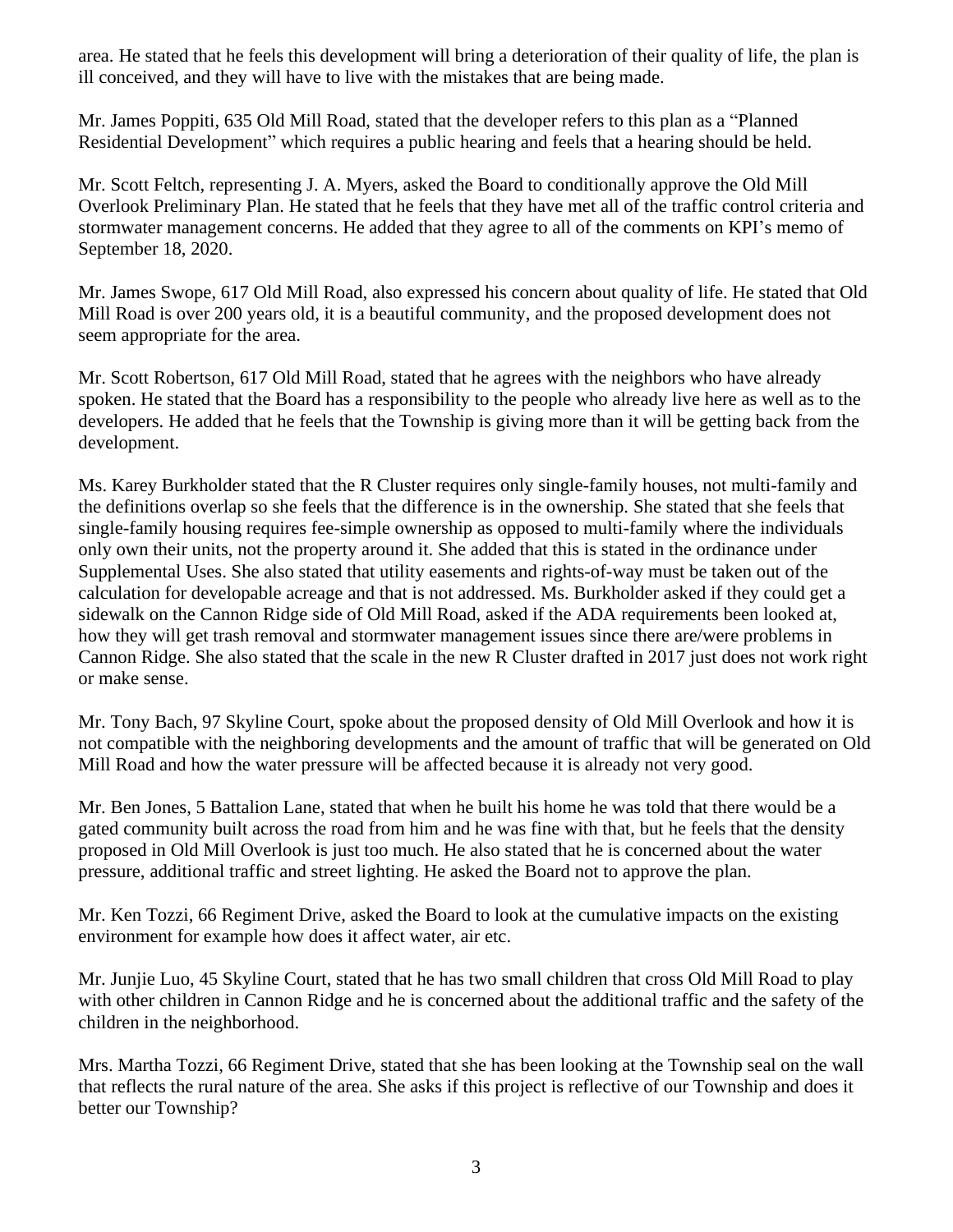Mr. Knoebel presented follow-up information after hearing the public comments. He showed the Board the Landscaping and Lighting Plans and reported that the County actually commented that there may actually be too many trees. He added that the lighting plan shows no light going off of the property except maybe a little at the two entrances and these are not very tall or evasive lights by the request of the Planning Commission. He added that the developer will be paying the Park and Rec fee in lieu of providing recreation in the development. He added that all ADA improvements have to be certified by a professional engineer after they are built.

In response to Mr. Poppiti's comment regarding a public hearing, Solicitor Wiser stated that the Township has not adopted the Planned Residential Development provisions in its' ordinance, and it is not a requirement. Solicitor Wiser explained what a Planned Residential Development is as opposed to what the developer has submitted.

There was a lengthy discussion with Mr. Knoebel regarding the Board taking action on the plan. Mr. Thomas encouraged the Board members to ask questions if they have them and Mr. Thomas asked why so many parking spaces? The number of parking spaces were discussed at length.

**Mr. Toddes made a motion seconded by Mr. Brauning and carried to approve the Old Mill Overlook Preliminary Plan conditioned upon satisfying the comments in the engineer's memo dated September 16, 2020 and execution of the Developer's Agreement in a form satisfactory to the Township Solicitor. Additionally, any material modifications to the Preliminary Plan would have to go back to the Township for review and action, the approval of the Preliminary Plan does not authorize the construction of any structures and all requirements of Section 22-309 of the Subdivision and Land Development Ordinance have to be met prior to construction commencing. The Board suggested that the developer make an effort to reduce the total off-street parking on the site which is not a material modification that requires resubmission and provide a centrally located active recreation area for on-site recreation. Mrs. Ramsburg voted nay.** 

Mr. Knoebel reported that they will be submitting the annual MS4 report to Pa. DEP by the deadline date of September 30<sup>th</sup> and they will also have to do the required annual training with Township staff. The Township also pays an annual fee of \$500.00 that has already been paid. He added that they did apply for grant money, but the Township was not chosen to receive a grant.

**Police Report:** Police Chief Don Boehs presented a written and oral report of police activities for the month of August 2020 including: 329 complaints, 63 traffic stops, 4 traffic accidents, 77 targeted enforcements, 5,486 patrol miles and 55 walk-in complaints. He added that they assisted other agencies 7 times and they were assisted one time. There were two assists to Pa. State Police. Police Chief Boehs reported that Dr. Aldrich has made another generous contribution to the Police Department and he will thank him on behalf of the Board. Sergeant Biggins reported that this Saturday they are holding a child safety car seat inspection that is free of charge from  $2:00 - 4:30$  P.M. He added that they have been doing enforcement for two grants and they had a burglary in process in Liberty Township early Sunday morning with the State Police nowhere in the area. He reported that they were able to take the two suspects into custody and hold them until the State Police arrived. They have also had fraud/scam incidents with real estate transactions and had one fatality on Rt. 15. Police Chief Boehs thanked Sgt. Biggins for his efforts in the traffic enforcement and grant programs.

### **Active Business:**

Mr. Thomas reported that the Pa. DEP Watershed Restoration and Protection Program grant application is still active, and the Municipal Assistance Planning grant application is still on hold by the Department of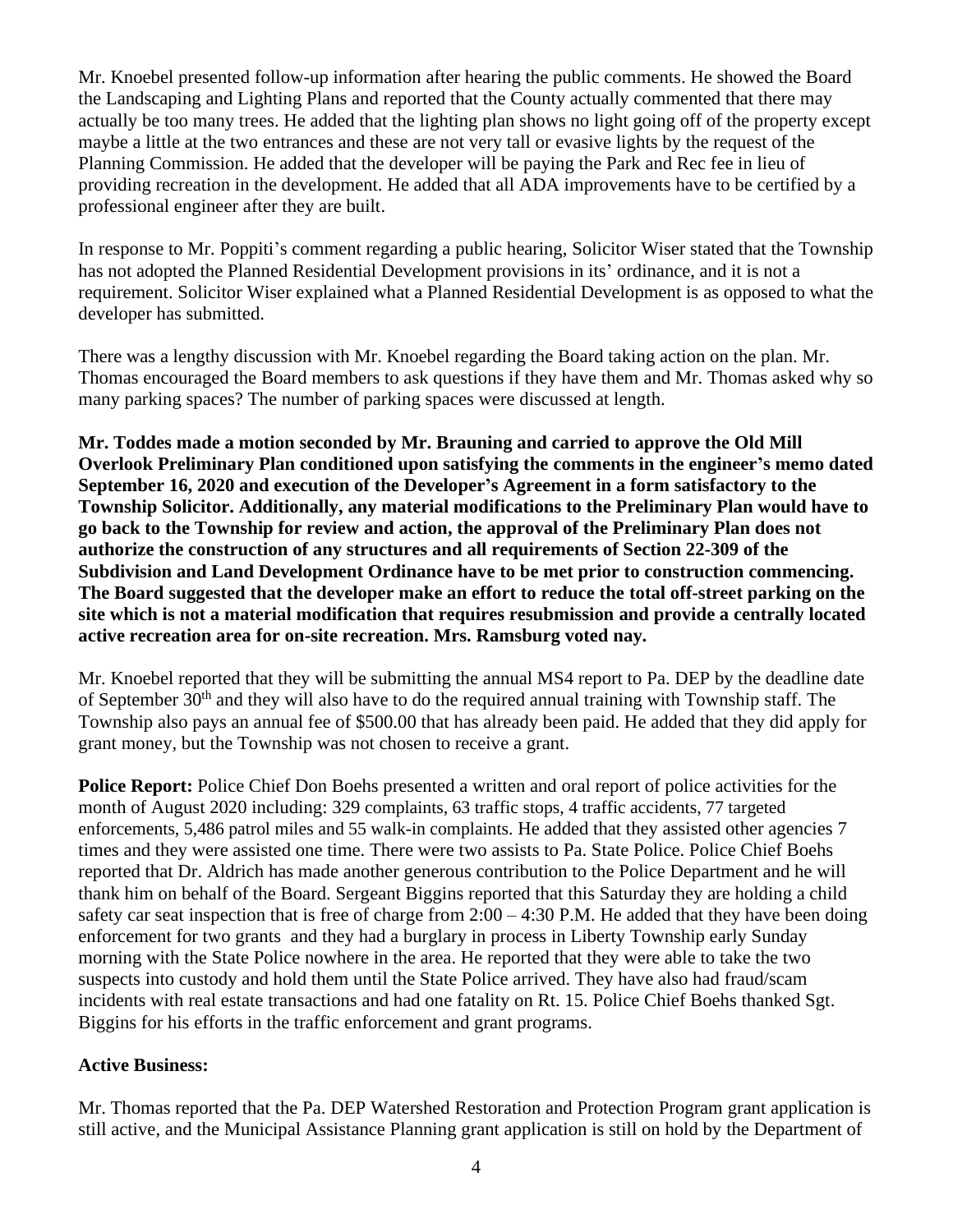Community and Economic Development due to the budget challenges at the Commonwealth level.

Mr. Thomas also reported that the voluntary deferred compensation benefit program is tabled for research by Solicitor Wiser.

### **Mrs. Ramsburg made a motion seconded by Mr. Brauning and carried to schedule Trick or Treat for October 31, 2020 from 6:00 – 8:00 p.m.**

**PERSONNEL COMMITTEE:** Mr. Toddes announced that the Township has hired a Treasurer / Finance Director, Camie Stouck-Phiel, and her duties will start mid-October at a rate of \$20.00 per hour. **Mr. Toddes made a motion to affirm the hiring of Camie Stouck-Phiel at an hourly rate of \$20.00 per hour. The motion was seconded by Mr. Brauning and carried. Mr. Phiel and Mrs. Ramsburg abstained from the vote.** Mr. Toddes added that some of the committees will have to be restructured.

**FINANCE COMMITTEE**: Mr. Phiel reported that Road Superintendent Chris Walter is requesting approval for Pennoni Engineering to perform an inspection of the bridge on Herr's Ridge Road over Willoughby Run at the cost of \$3,800.00 which was budgeted. **Mr. Toddes made a motion to authorize the bridge inspection at a cost of \$3,800.00 seconded by Mrs. Ramsburg and carried.**

Mr. Phiel also requested approval of the 2020 Minimum Municipal Obligations for the Police Pension Plan in the amount of \$183,174.00 and the Non-Uniformed Pension Plan in the amount of \$84,426.00 for budgeting purposes. **Mr. Toddes made a motion to approve the 2020 Minimum Municipal Obligations as described by Mr. Phiel seconded by Mr. Phiel and carried.** 

Mrs. Ramsburg reported on the informational items: 2021 Liquid Fuels Funds allocation of \$250,721 (decrease of 8.5% from 2020); Cumberland Township Distress Determination Score by the Pa. Auditor General is zero (0); 2021 health care premium prices are expected for review by the end of September; COVID-19 Funding Reimbursement Application has been submitted to Adams Co. Planning Office in the amount of 37,828.68.

**HIGHWAY COMMITTEE:** Mr. Waybright reported that the capital maintenance projects are complete and the fall roadway line painting is being scheduled.

**Solicitor:** Solicitor Wiser stated that he will need a brief Executive Session to discuss legal matters

# **Committee Reports and comments from Board Members:**

**PARKS AND RECREATION –** Mr. Toddes reported that GARA is doing okay mainly because of the baseball tournaments and people are starting to rent the pavilions .The library has approached GARA about moving out to the park, no decision has been made and they can not take any green space away from the park. The pump track is being used a lot and they are going to expand it. The Giving Spree is coming up if anyone would like to donate to the park.

**Planning and Zoning –** Mr. Waybright reported that the Zoning Review Committee met last week, the zoning map is pretty much complete, and they will meet again in a couple of weeks.

# **Public Safety, Personnel, CTA, COG, Economic Development and CT411 – No reports**

Solicitor Wiser asked everyone to encourage small business owners to apply to Adams County for the FAIR Program, there is still money available and they want to see it used in the county.

Mr. Thomas reported that he is looking into a new electrical distribution contract, he may have some questions for Solicitor Wiser and he will have to act on that and report back to the Board.